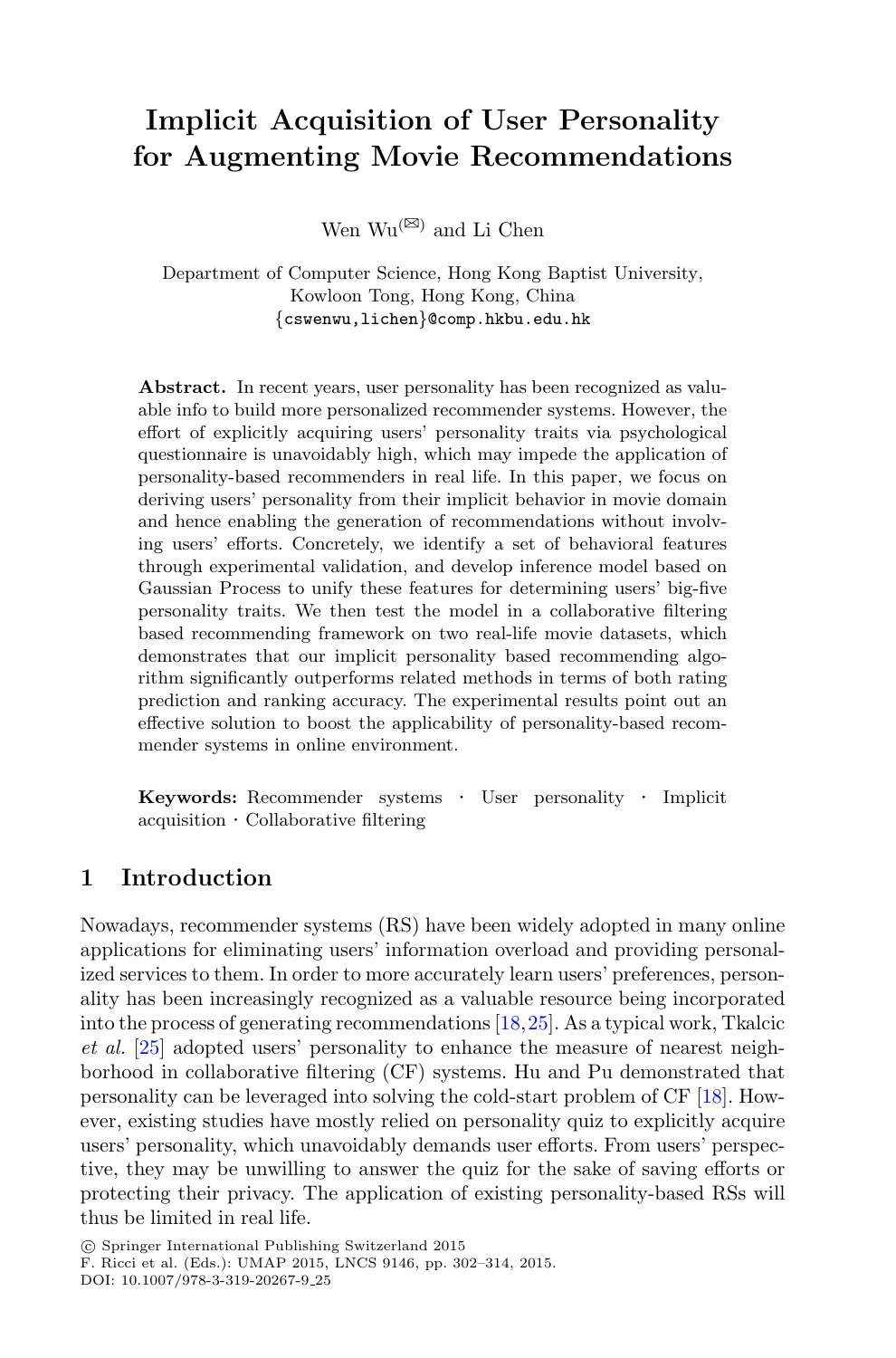In this paper, we are motivated to study how to implicitly derive users' personality from their behavior data. Specifically, the main contributions of our work are as follows:

- (a) We have first identified a set of features that are significantly correlated with users' personality traits, through experimental validation. Among them, some are domain dependent, such as users' preference for movie genre and movies' diversity, watching duration, and watching motives. Some are domain independent, like users' rating behavior and age info.
- (b) We have then integrated all of these features into a regression model to infer users' personality. We have concretely tested three different models, Gaussian Process, Pace Regression, and M5 Rules, and found that Gaussian Process performs the best in terms of inference accuracy.
- (c) At the last step, we have developed three variations of personality based CF algorithm, for which the personality is implicitly inferred from user behavior in real-life movie datasets. Through experiment, we have demonstrated that the method combining user personality and ratings is most accurate in terms of both rating prediction and ranking accuracy. The results thus highlight the practical merit of our method in augmenting online movie recommendations.

In the following, we first introduce related work on personality-based recommender systems (Section [2\)](#page-1-0). We then present the details of our feature selection process in movie domain, as well as the experiment on personality inference model in Section [3.](#page-2-0) In Section [4,](#page-7-0) we describe how the model is incorporated into the CF based recommending framework. We finally conclude the work and indicate its future directions in Section [5.](#page-10-0)

## <span id="page-1-0"></span>**2 Related Work**

How to use user personality for benefiting recommender systems has attracted increasing attentions in recent years. For instance, Tkalcic *et al.* employed personality to enhance the nearest neighborhood measure in a CF-based image recommender system, and demonstrated that the personality based similarity measure is more accurate than the rating based measure [\[25\]](#page-12-1). Hu and Pu [\[18](#page-12-0)] also incorporated users' personality into the CF framework. Their experiment indicated that personality-based CF methods are significantly superior to the non-personality based approach in terms of solving the cold-start problem. In addition, they proposed a preference-based approach [\[17\]](#page-12-2), for which a personality-based interest profile is established for each user to reflect the relationship between her/his personality and preference for music genre [\[23\]](#page-12-3). The items that best match the user's profile are recommended. A user study revealed that users in this system perceive the recommended items to be accurate for their friends. Elahi *et al.* [\[7\]](#page-11-0) developed a novel active learning strategy based on personality, for predicting items that users are able to rate before they get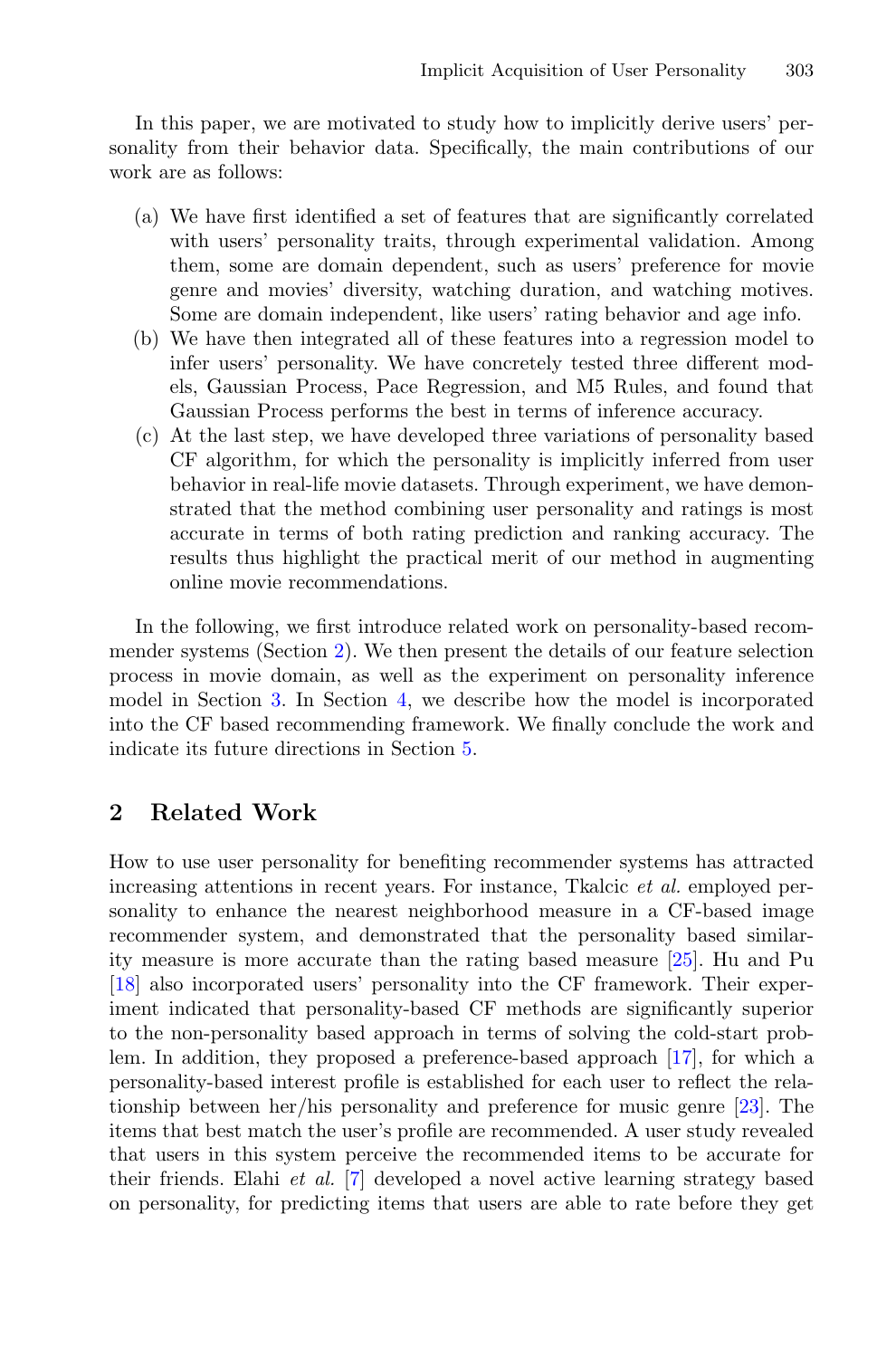recommendations. They concretely implemented an attribute-based matrix factorization (MF) algorithm, where the attributes include users' age, gender, and personality traits. Through a live user study, they proved that involving these attributes, especially users' personality, can significantly increase the number of items that users can rate.

However, the issue of how to obtain users' personality is still not well solved. The existing studies mainly rely on psychological questionnaires (such as IPIP personality quiz  $[11]$  $[11]$  used in  $[25]$ , and TIPI personality quiz  $[12]$  $[12]$  in  $[7,17,18]$  $[7,17,18]$  $[7,17,18]$  $[7,17,18]$  to measure users' personality traits, which unavoidably demand a lot of user efforts and hence impede the system's practical application in real life. Lately, there have been endeavors to derive users' personality from their self-generated data. For instance, Gao *et al.* attempted to derive users' personality from their micro blogs [\[8\]](#page-12-6). Golbeck *et al.* identified users' personality traits through their Facebook profile, which includes language features, activities, and personal information [\[9\]](#page-12-7). But their main focus has been on social networking sites, rather than on social media domains such as movie. Another limitation is that little work has been done on incorporating the implicitly acquired personality into the process of recommendation generation.

We are thus interested in not only exploring proper behavioral features in movie domain that can be used to infer user personality, but also investigating how to improve recommendation accuracy with the inferred personality.

# <span id="page-2-0"></span>**3 Implicit Acquisition of User Personality**

A widely used personality model is the so called big-five factor model, which defines user personality as five traits [\[14](#page-12-8)] <sup>1</sup>: *Openness to Experience (O)*, *Conscientiousness (C)*, *Extroversion (E)*, *Agreeableness (A)*, and *Neuroticism (N)*. In this section, we first describe how we have identified a set of features and experimentally validated their significant correlations with users' personality traits. We then introduce the personality inference model and its accuracy measurement.

### **3.1 Feature Identification**

**User Preference for Movie Genre.** The psychological researches conducted in movie domain have shown that users' personality can influence their preference for movie genre. For example, both Cantador *et al.* [\[1](#page-11-1)] and Chausson [\[3](#page-11-2)] pointed out that more imaginative and creative people (with high  $O^2$ ) are more inclined to choose comedy movies, whereas people with low *O* (i.e., cautious and consistent people) and high *E* (i.e., outgoing and energetic people) tend to choose romance movies. Therefore, in our work, "movie genre" is taken as an important personality feature.

 $^{\rm 1}$  Due to space limit, the description of these five traits can be found in [\[14\]](#page-12-8).

<sup>2</sup> High *O* means that the user has high score on the personality trait "Openness to Experience", which is also applied to the other abbreviations.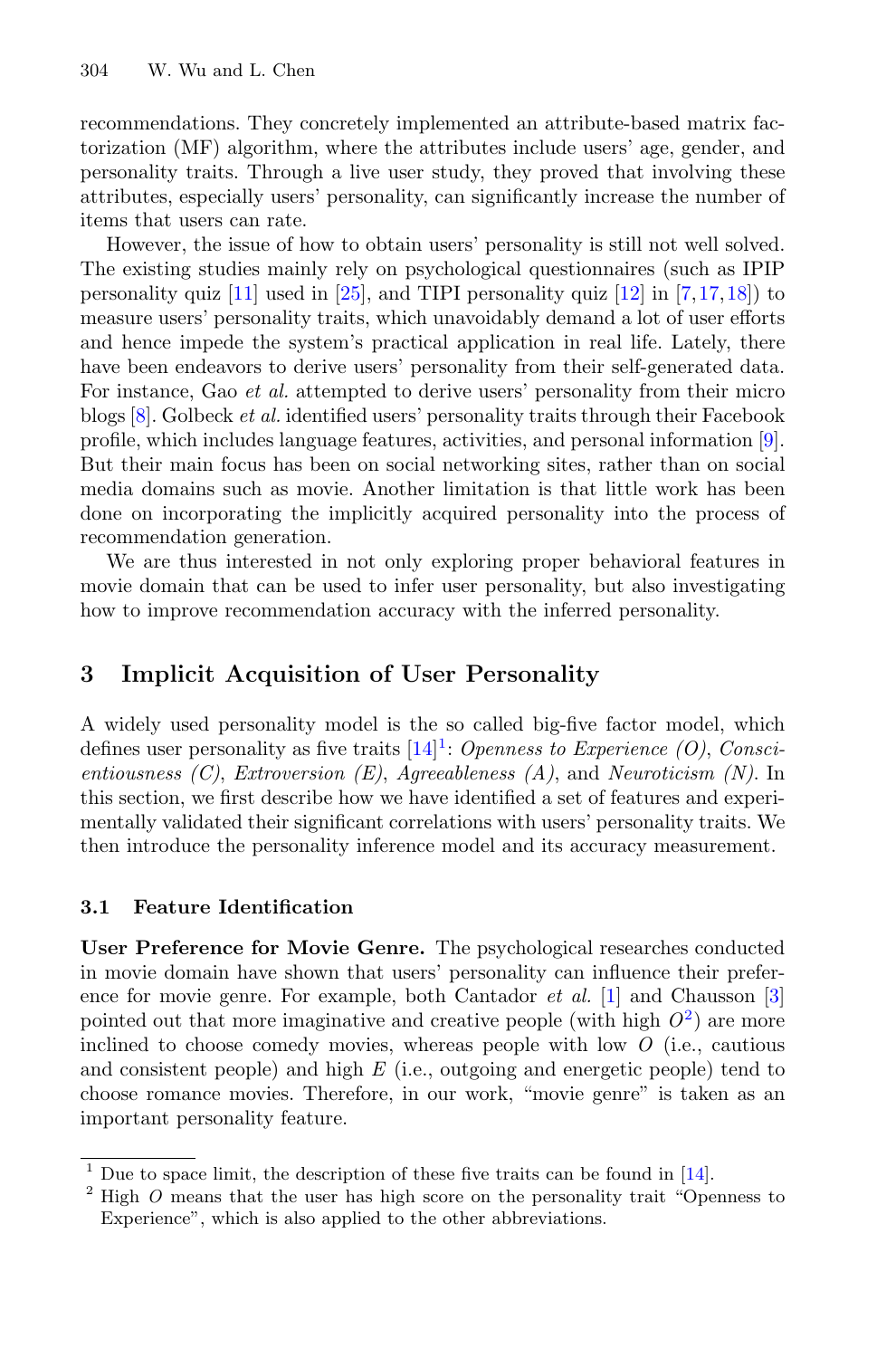**Users' Watching Duration.** Users' watching duration is another feature that we have considered, because it was reported that people with different personality traits may behave differently in terms of time spent on watching TV programs [\[21](#page-12-9)]. For instance, those who are more sensitive and nervous (with high *N* ) tend to spend more time in watching. Considering that movie is similar to TV program in that it is also a type of leisure media, we think that users' personality may also influence their movie watching duration.

**Users' Motives Behind Watching Movies.** Chamorro-Premuzic *et al.* [\[2\]](#page-11-3) indicated that users' personality traits can affect their motives when choosing movies. Specifically, the motives include emotional factors (like hedonism and sensation seeking) and cognitive factors (like boredom avoidance and information seeking). It was found that those who possess high *O* tend to select movies for seeking useful information (i.e., cognitive motives), while individuals with high *A* and *E* are likely to watch movies for fun (i.e., emotional motives). Thus, in our work, we take "watching motive" as one personality feature.

**User Preference for Movies' Diversity.** In our previous work [\[4](#page-11-4)[,27](#page-12-10)], we found that users' personality can affect their spontaneous needs for the level of diversity within a list of movies that they will select. For instance, people with high *N* are more likely to prefer movies with diverse directors. Moreover, the personality trait *C* is significantly correlated with users' preference for movies' overall diversity when all attributes are considered. Formally, a user's preference for diversity in respect of a specific movie attribute (e.g., genre, director) can be determined via the intra-list metric:

$$
Div(attr_k) = \frac{2}{|S_u| \times |S_u - 1|} \sum_{m_i \in S_u} \sum_{m_j \neq m_i \in S_u} (1 - Sim(m_i, m_j))
$$
(1)

<span id="page-3-0"></span>where  $attr_k$  is the *k-th* attribute,  $S_u$  is the set of movies selected by the user, and  $Sim(m_i, m_j)$  gives the similarity between two movies in terms of  $attr_k$  (i.e., and  $Sim(m_i, m_j)$  gives the similarity between two movies in terms of  $attr_k$  (i.e.,  $Sim(m_i, m_j) = \frac{|S_{m_i,attr_k} \cap S_{m_j,attr_k}|}{|S_{m_i,attr_k} \cup S_{m_j,attr_k}|}$ , where  $S_{m_i,attr_k}$  contains all values of  $attr_k$ , such as all actors, in movie  $m_i$ ). The user's preference for movies' overall diversity is further measured as:

$$
OverDiv = \sum_{k=1}^{n} (w_k \times Div(attr_k))
$$
\n(2)

<span id="page-3-1"></span>where  $w_k$  indicates the attribute's relative importance to the user  $(0 \leq w_k \leq$  $1, \sum_{k=1}^{n} w_k = 1$  and *n* is the total number of attributes.

**Users' Rating Behavior.** Users' rating behavior might also be indicative of their personality. As shown by Golbeck and Norris [\[10](#page-12-11)], two personality traits *E* and *C* are both positively correlated with users' ratings on movies. That is, people who are more extrovert, outgoing, cautious, and self-disciplined tend to give higher ratings than others. Besides, Hu and Pu [\[19](#page-12-12)] found that *C* is negatively correlated with the number of ratings that a user gives, which implies that unorganized and impulsive people are likely to rate more items.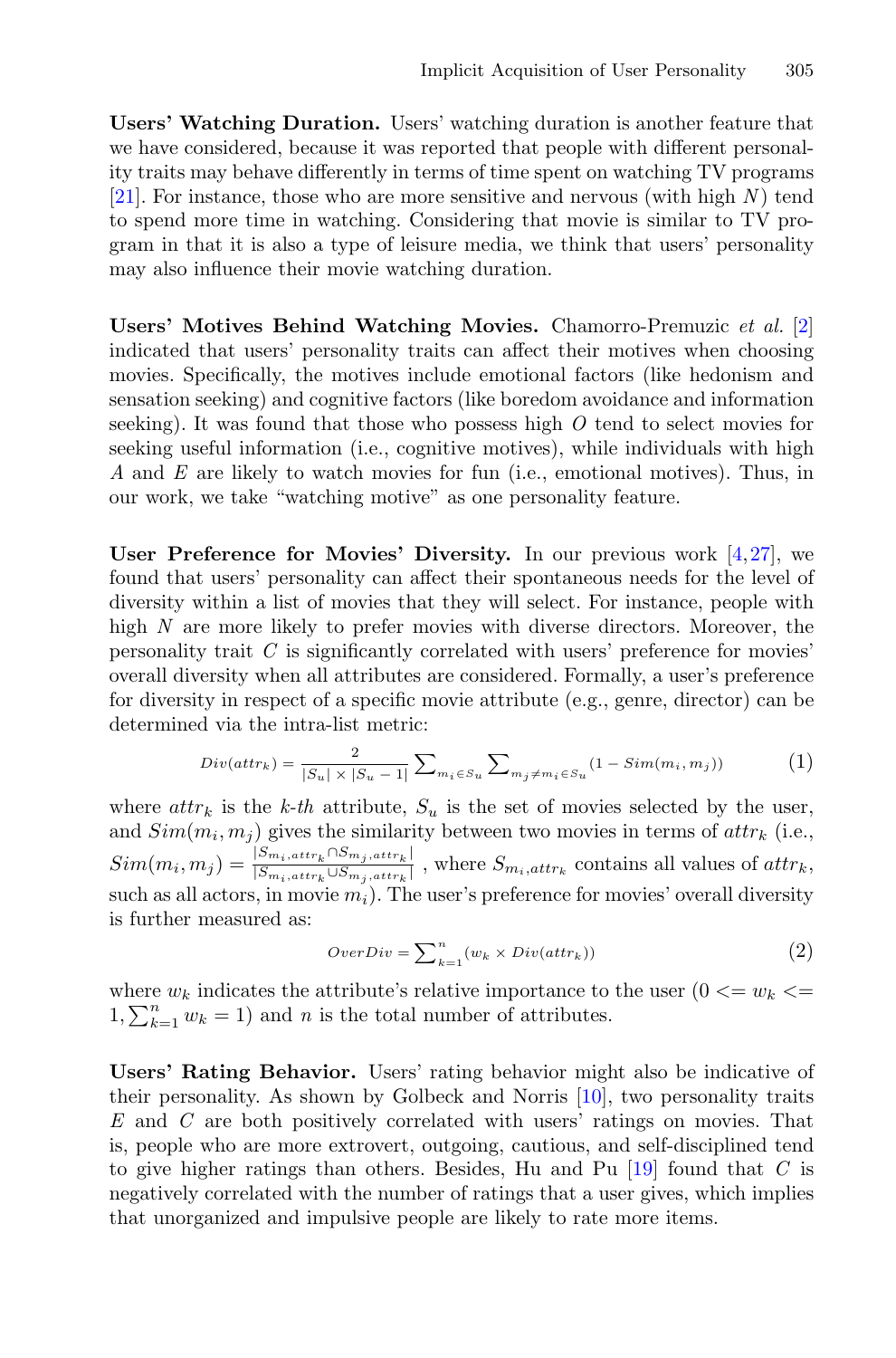**Users' Demographic Properties.** There are several demographic properties that have been shown related to users' personality. For instance, Chausson [\[3](#page-11-2)] found that females usually score higher on personality traits *N* and *A* than males. As for age, McCrae *et al.* found that older people have lower scores on *E* and *O*, but higher scores on *A* and *C* [\[20](#page-12-13)]. Regarding education, people with high *C* (i.e., self-disciplined ones) are more likely to obtain higher education degree [\[5\]](#page-11-5).

In summary, we have identified six major types of features for implicitly deriving users' personality. Some of them, such as users' rating behavior and demographic properties, can be applied to other domains except for movie, which we call *domain-independent* features, and the others are called *domain-dependent* features.

#### <span id="page-4-0"></span>**3.2 Validation Experiment**

In order to validate whether the above-mentioned features are truly significantly correlated with users' personality, we have conducted a validation experiment.

**User Survey Setup.** To do the validation, we first performed a user survey to collect users' interaction behavior with movies and personality values. A total of 148 volunteers (77 females) joined this survey. All of them are Chinese, who are with different education backgrounds (28% with Bachelor, 57% with Master, 7% with PhD, and 8% miscellaneous) and age ranges (61% in the range of 20-25 years old,  $32\%$  in the range of  $25-30$ ,  $4\%$  in the range of  $30-40$ , and  $3\%$  in the other ranges).

Each user's personality was assessed via a popular big-five personality quiz that contains 25 questions [\[14\]](#page-12-8). Each personality trait's score is the sum of scores on its related 5 questions. For example, one question of assessing *Neuroticism* is *"Do you feel you are always calm or eager?"* which is rated from 1 "calm" to 5 "eager". We also asked each user to freely rate at least 10 movies that s/he has watched by checking movies' information in Douban Movie (movie.douban.com), which is a popular movie reviewing website in China.

**Implicit Features.** The behavioral features (identified in the previous section) were concretely determined in the following ways. A user's preference for movie genre was obtained by asking her/him to choose three most favorite genres and three least favorite ones (among 15 genres such as action, horror, etc.) in our survey. As for watching duration, we first used the user's answer to the question *"How often do you see a movie?"* (among the options "one week", "one month", "three months", etc.) to represent her/his watching frequency, and then calculated the watching duration by multiplying her/his weekly watching frequency with the movie's average length (i.e., 1.5 hours). The user's main motive behind watching movies was assessed via the question *"At most of times, why do you want to see a movie, for seeking useful information or just for fun?"* In parallel, Eq[.1](#page-3-0) and Eq[.2](#page-3-1) were applied to measure the user's preferences for movies' attribute-specific diversity and overall diversity, for which only movies that the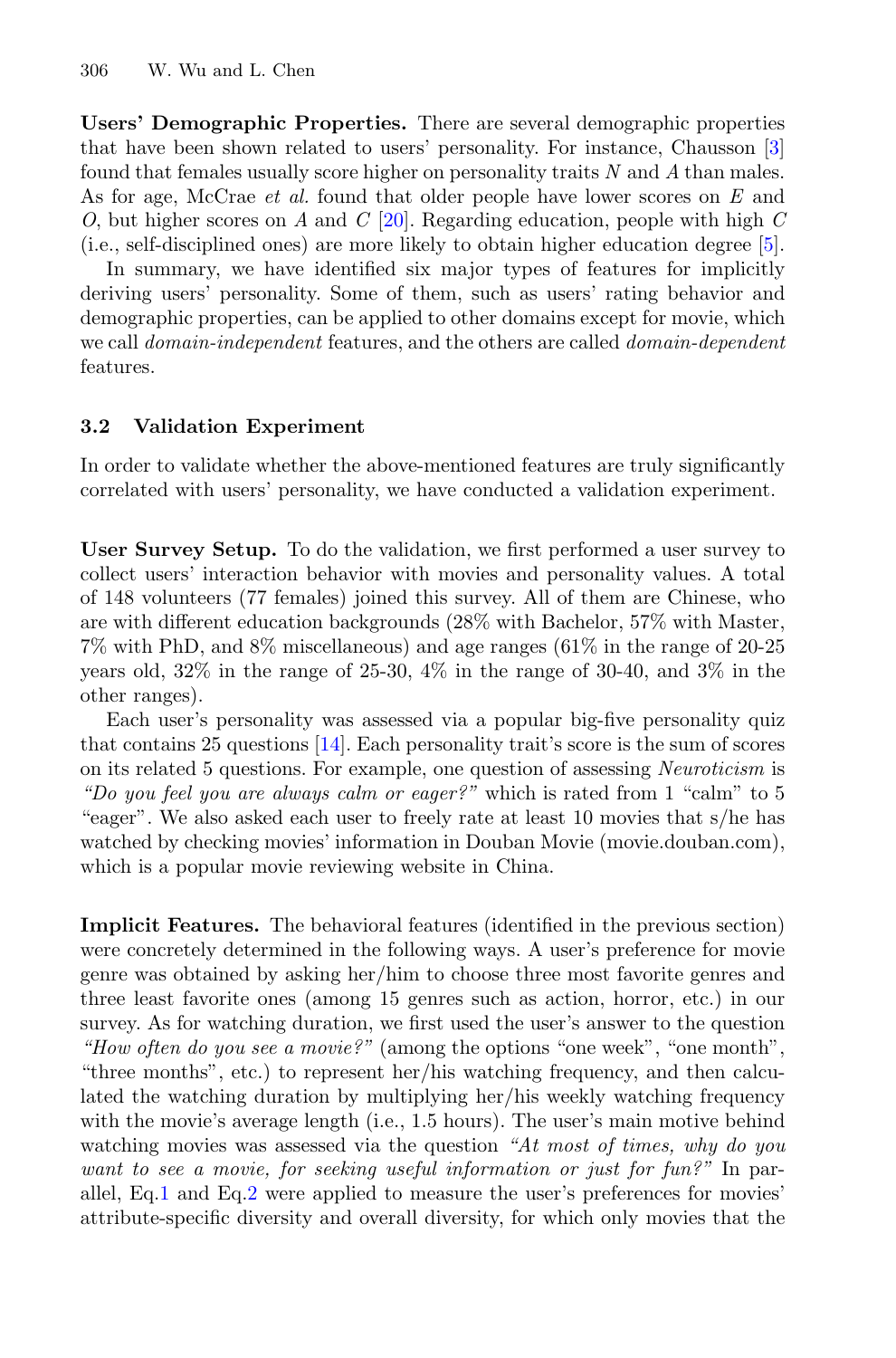user gave positive ratings (i.e., above 3 out of 5) were considered, and attributes' weights (in Eq[.2\)](#page-3-1) were obtained through conjoint analysis [\[13\]](#page-12-14). Regarding rating behavior, both the average rating and the total number of ratings that a user gave to movies were taken into account.

**Correlation Results.** The correlations between users' personality traits and their behavioral features were computed via Spearman's rank coefficient because it can be applied to both ordinal and numerical variables [\[29](#page-12-15)]. Table [1](#page-6-0) shows the results. With respect to user preference for movie genre, it is significantly correlated with all of the five personality traits. For example, people with high *O* tend to prefer music and animation movies, whereas those who score low on *O* prefer documentary movies. The genre's preference is also correlated with users' personality traits *C*, *E*, *A*, and *N*. In terms of watching duration, the personality traits *C* and *A* show significantly positive correlations with it, which implies that those who are more organized, patient, friendly and cooperative are more likely to spend more time in watching movies. In addition, those people also tend to watch movies for fun rather than seeking information given the significant correlations between the two traits *C* and *A* and users' watching motive. As for rating behavior, people with high *C* and *A* are found being more subject to give higher ratings. Furthermore, O and E are significantly negatively correlated with users' preference for movies' diversity w.r.t. genre, indicating that conventional and introvert persons are more inclined to choose diverse genres. The movies' diversity w.r.t country is preferred by suspicious and antagonistic users (with low *A*). Finally, among users' demographic properties, we observe that age is significantly correlated with  $O$  in a negative way, which suggests that young people are more imaginative and creative than elders.

Thus, it can be seen that most of features are empirically proven with significant correlations with users' personality. Particularly, more *domain-dependent* features, such as users' preference for movie genre, their watching duration, and watching motive, exhibit strong correlations, which suggests that the behavioral features related to a specific domain can be more helpful for inferring users' personality. For the next step, we have attempted to combine all of these significant features into a unified inference model.

#### <span id="page-5-0"></span>**3.3 Personality Inference Model and Evaluation**

**Inference Model.** We have compared three regression models for inferring users' personality: Gaussian Process, Pace Regression, and M5 Rules. Formally, a standard form of regression model can be represented as  $y = f(x) + \varepsilon$ , where x denotes an input vector (in our case, it includes the implicit features like user preference for movie genre, the user's watching duration, etc.), y denotes a scalar output (in our case, it gives the inferred big-five personality scores), and  $\varepsilon$  is the additive noise. Our purpose is then to estimate the regression function  $f(\cdot)$ .

Gaussian Process (GP) [\[22\]](#page-12-16) defines a probabilistic regression based on Bayesian theory and statistical learning theory:  $f(x) \sim gp(\mu(x), k(x, x'))$ , where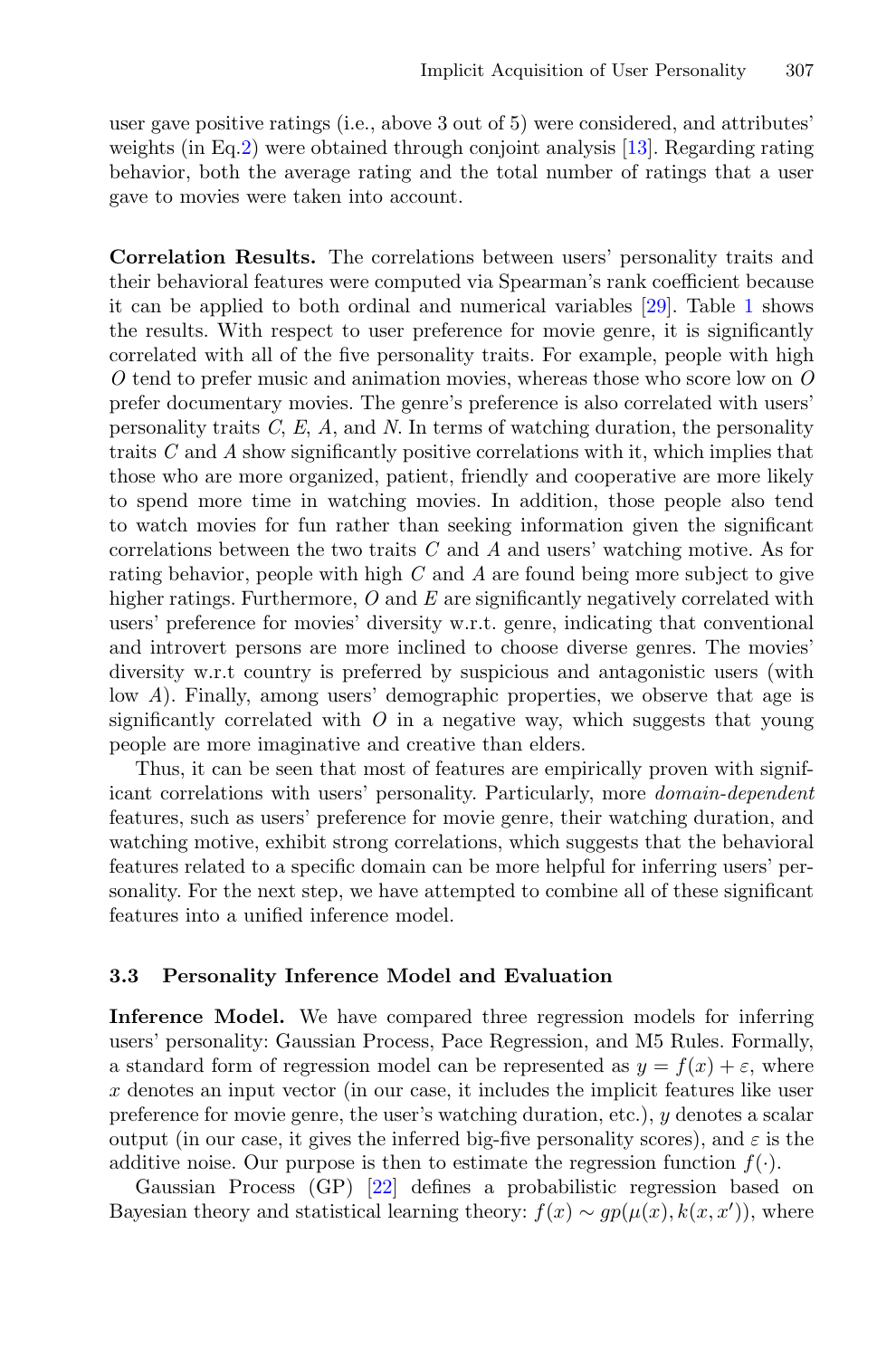|                                    |                              | <i>Openness to</i>                                                                   | Conscient | $Extrover-$ | $A greable - Neuroti -$ |          |  |
|------------------------------------|------------------------------|--------------------------------------------------------------------------------------|-----------|-------------|-------------------------|----------|--|
|                                    |                              | Experience (O) tiousness (C) sion (E)                                                |           |             | $\mid$ ness (A)         | cism(N)  |  |
| User preference for<br>movie genre |                              | <b>O</b> : Music $(0.207^*)$ , Animation $(0.183^*)$ , Documentary $(-0.167^{**})$ ; |           |             |                         |          |  |
|                                    |                              | C: Animation $(-0.201^*)$ , Comedy $(-0.163^*)$ , War $(0.192^{**})$ ,               |           |             |                         |          |  |
|                                    |                              | Science Fiction $(0.176^*)$ ;                                                        |           |             |                         |          |  |
|                                    |                              | E: Mystery $(-0.163^*)$ , Crime $(-0.18^*)$ , Romance $(0.136^{**})$ ;               |           |             |                         |          |  |
|                                    |                              | A: Animation $(-0.20^*)$ , Science Fiction $(0.171^*)$ , War $(0.192^*)$ ;           |           |             |                         |          |  |
|                                    |                              | N: Romance $(0.203^*)$ , History $(-0.173^*)$ , Drama $(0.184^*)$ ,                  |           |             |                         |          |  |
|                                    |                              | Adventure $(-0.106^*)$ , Animation $(0.202^*)$ , Documentary $(-0.165^*)$ .          |           |             |                         |          |  |
| Watching duration                  |                              | $-0.043$                                                                             | $0.176*$  | 0.147       | $0.175*$                | $-0.094$ |  |
| Watching motive                    |                              | $-0.091$                                                                             | $0.208*$  | 0.001       | $0.181*$                | $-0.139$ |  |
|                                    | Overall div.                 | 0.038                                                                                | 0.033     | $-0.010$    | $-0.029$                | $-0.051$ |  |
| User                               | Genre div.                   | $-0.135*$                                                                            | 0.057     | $-0.176*$   | $-0.072$                | 0.050    |  |
| preference                         | $\overline{Country}$ div.    | 0.069                                                                                | $-0.130$  | 0.069       | $-0.189*$               | 0.166    |  |
| for movies'                        | Release time div.            | $-0.144$                                                                             | $-0.040$  | $-0.104$    | $-0.140$                | 0.085    |  |
| diversity                          | $Actor/actress div.  -0.003$ |                                                                                      | 0.025     | 0.061       | 0.001                   | $-0.012$ |  |
|                                    | Director div.                | $-0.037$                                                                             | $-0.013$  | 0.050       | 0.085                   | $-0.053$ |  |
| Rating                             | Average rating               | $-0.134$                                                                             | $0.175*$  | 0.082       | $0.262**$               | $-0.018$ |  |
| behavior                           | Number of ratings            | $-0.145$                                                                             | 0.219     | 0.040       | 0.217                   | $-0.012$ |  |
| Demogra-                           | Gender                       | 0.068                                                                                | $-0.070$  | 0.110       | $-0.049$                | 0.075    |  |
| phic                               | Age                          | $-0.201*$                                                                            | 0.103     | 0.121       | 0.082                   | $-0.057$ |  |
| property                           | Education level              | $-0.033$                                                                             | 0.157     | $-0.002$    | 0.109                   | $-0.137$ |  |

<span id="page-6-0"></span>**Table 1.** Correlations between users' personality traits and implicit features (∗*p <* 0*.*05 and  $*$ *r* $p$  < 0.01)

 $\mu(x)$  stands for the mean function and  $k(x, x')$  is the covariance function. In prac-<br>tice, GP can handle datasets with small number of samples and/or many input tice, GP can handle datasets with small number of samples and/or many input features. Unlike GP, Pace Regression [\[26](#page-12-17)] is a typical form of linear regression analysis. It is applicable when some of the input features are mutually dependent. M5 Rules [\[16\]](#page-12-18) also assumes a linear distribution of the input features, but it is grounded on the separate-and-conquer strategy to build a decision tree. In comparison to the other models, M5 Rules costs less calculation and can deal with small-scale datasets or datasets with missing values.

**Evaluation Procedure.** We randomly selected 90% of 148 users who participated in our user survey (see Section [3.2\)](#page-4-0) to train each model and tested it on the remaining 10% users. To avoid any biases, we performed 10-fold cross validation, and measured the accuracy via metrics *Root Mean-Square Error (RMSE)* [\[15](#page-12-19)] and *Pearson correlation* [\[15\]](#page-12-19). Formally, we define a user's personality as a 5-dimension vector  $p_u = (p_u^1, p_u^2, ..., p_u^5)^T$ , where each dimension  $p^k$  represents<br>one personality trait among  $\hat{O}$   $\hat{C}$   $\hat{E}$  A and N one personality trait among *O*, *C*, *E*, *A*, and *N*.

**Evaluation Results.** The results are shown in Table [2,](#page-7-1) in which *RMSE* values that are returned by the three regression models in respect of each personality trait are all within 10% of its real score. Moreover, Gaussian Process obtains a relatively smaller margin of error than Pace Regression and M5 Rules. In terms of *Pearson correlation*, Gaussian Process produces results with higher correlations than Pace Regression and M5 Rules, regarding all of the personality traits. Particularly, the correlations by Gaussian Process are significant regarding personality traits  $C$  ( $p < 0.01$ ),  $A$  ( $p < 0.05$ ), and  $N$  ( $p < 0.05$ ). We further run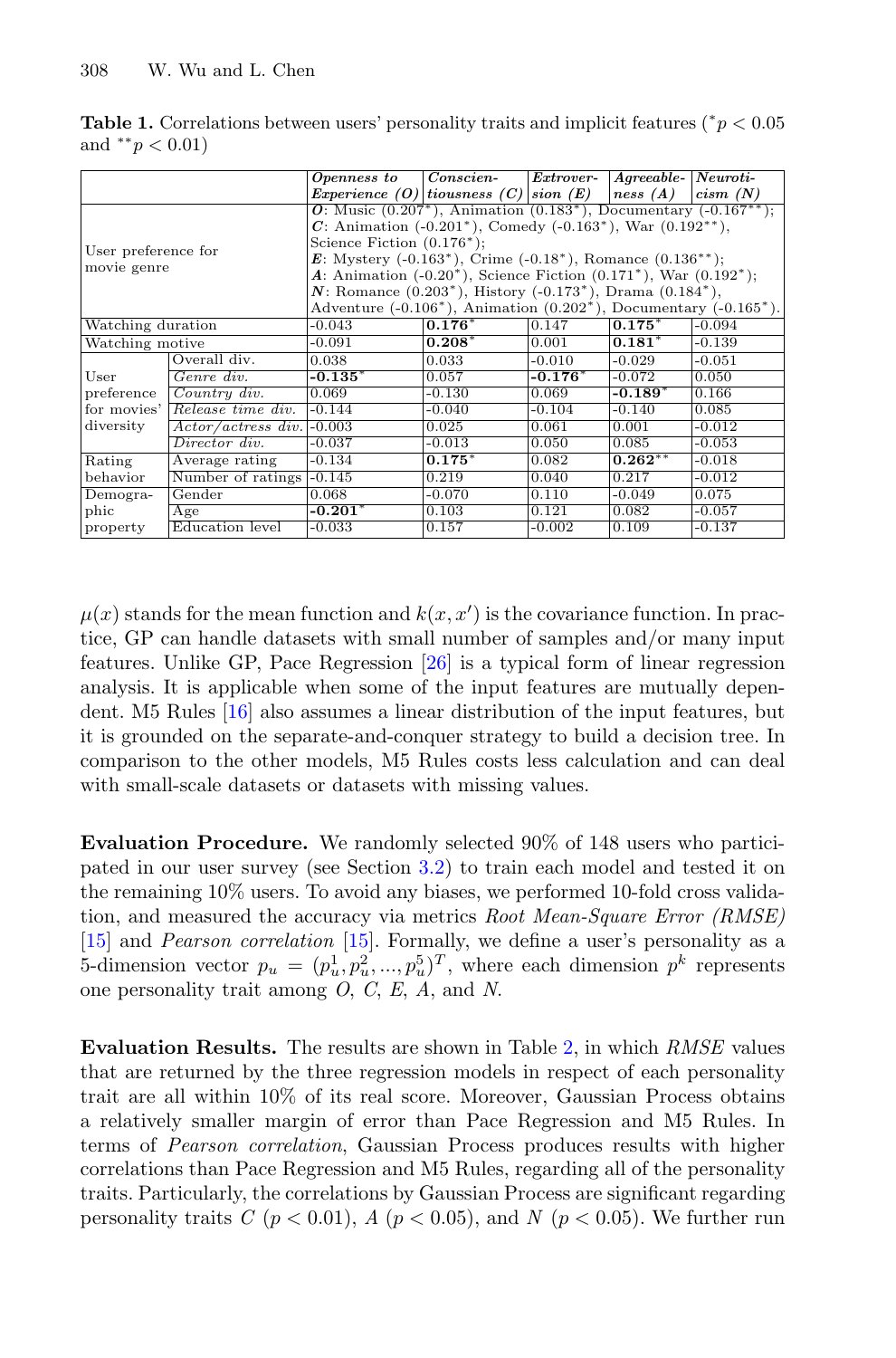| Personality trait                                                                                                                                                                                                                                                                                                                                                                                                                                                                   | <b>Gaussian Process</b> | <sup>2</sup> Pace Regression | $3^3$ M <sub>5</sub> Rules |  |  |  |  |  |
|-------------------------------------------------------------------------------------------------------------------------------------------------------------------------------------------------------------------------------------------------------------------------------------------------------------------------------------------------------------------------------------------------------------------------------------------------------------------------------------|-------------------------|------------------------------|----------------------------|--|--|--|--|--|
| <b>RMSE</b>                                                                                                                                                                                                                                                                                                                                                                                                                                                                         |                         |                              |                            |  |  |  |  |  |
| Openness to Experience $(0)$                                                                                                                                                                                                                                                                                                                                                                                                                                                        | $0.0354^{3}$            | $0.0357^{3}$                 | 0.0369                     |  |  |  |  |  |
| Conscientiousness(C)                                                                                                                                                                                                                                                                                                                                                                                                                                                                | $0.0350^{3}$            | $0.0382^{3}$                 | 0.0380                     |  |  |  |  |  |
| Extraversion $(E)$                                                                                                                                                                                                                                                                                                                                                                                                                                                                  | $0.0375^{3}$            | $0.0378^{3}$                 | 0.0410                     |  |  |  |  |  |
| $A$ qreeableness $(A)$                                                                                                                                                                                                                                                                                                                                                                                                                                                              | $0.0484^3$              | $0.0494^3$                   | 0.0504                     |  |  |  |  |  |
| Neuroticism (N)                                                                                                                                                                                                                                                                                                                                                                                                                                                                     | $0.0568^3$              | $0.0584^3$                   | 0.0605                     |  |  |  |  |  |
| $({}^*p<0.05, {}^{**}p<0.01)$<br>Pearson correlation coefficient                                                                                                                                                                                                                                                                                                                                                                                                                    |                         |                              |                            |  |  |  |  |  |
| Openness to Experience $(0)$                                                                                                                                                                                                                                                                                                                                                                                                                                                        | $0.1424^{2,3}$          | 0.0458                       | 0.0537                     |  |  |  |  |  |
| Conscientiousness(C)                                                                                                                                                                                                                                                                                                                                                                                                                                                                | $0.3319***^{2,3}$       | 0.0600                       | $0.1942*$                  |  |  |  |  |  |
| Extraversion $(E)$                                                                                                                                                                                                                                                                                                                                                                                                                                                                  | $0.1085^{2,3}$          | 0.0839                       | 0.0871                     |  |  |  |  |  |
| $A\text{green}$ bleness $(A)$                                                                                                                                                                                                                                                                                                                                                                                                                                                       | $0.2177^{*,2,3}$        | 0.1204                       | $0.1704*$                  |  |  |  |  |  |
| Neuroticism (N)                                                                                                                                                                                                                                                                                                                                                                                                                                                                     | $0.2634^{*,2,3}$        | 0.0553                       | 0.1375                     |  |  |  |  |  |
| <b>Note:</b> Here, we normalized each personality value into $[0-1]$ scale via the logarithmic form of<br>normalization: $\overline{X} = \frac{\log_{10} X}{\log_{10} max}$ , where X is the original score of each personality trait, and max<br>gives the maximum value among all of the samples. Moreover, the standard deviations of the<br>five personality traits at the normalized 0-1 scale are respectively: $O(0.035)$ , $C(0.038)$ , $E(0.037)$ ,<br>A(0.048), N(0.058). |                         |                              |                            |  |  |  |  |  |

<span id="page-7-1"></span>**Table 2.** RMSE and Pearson correlation results of testing three inference models (*note*: the number in superscript indicates that the model significantly  $(p < 0.05)$  outperforms the referred one in terms of the corresponding metric)

a pairwise t-Test to identify the significance level of differences between these models. It shows that Gaussian Process significantly outperforms M5 Rules in terms of both *RMSE* and *Pearson correlation* (p < <sup>0</sup>.05) in respect of all of the personality traits, and is significantly better than Pace Regression in terms of *Pearson correlation* ( $p < 0.05$ ). Pace Regression is significantly better than M5 Rules in terms of *RMSE* ( $p < 0.05$ ). As for the reason why Gaussian Process performs the best, we think it is because the non-linear relationship between input and output as defined in this model may better fit the characteristic of our data. It also avoids bringing the noise of input to output by performing a probabilistic function.

The above results hence demonstrate that a user's personality traits can be inferred by unifying some implicit features. Given that Gaussian Process shows the best accuracy among the three compared models, we adopt it for the next step of recommendation generation.

# <span id="page-7-0"></span>**4 Recommendation Based on Implicit Personality**

The next question we are interested in solving is: *how to employ the implicitly acquired personality for improving the real-life movie recommendation?* In the following, we present our algorithm development and evaluation results.

### **4.1 Algorithm Development**

We first apply Gaussian Process to derive users' personality from their interaction behavior with movies (i.e., implicit features). The inferred personality is then incorporated into the collaborative filtering (CF) process. Concretely, we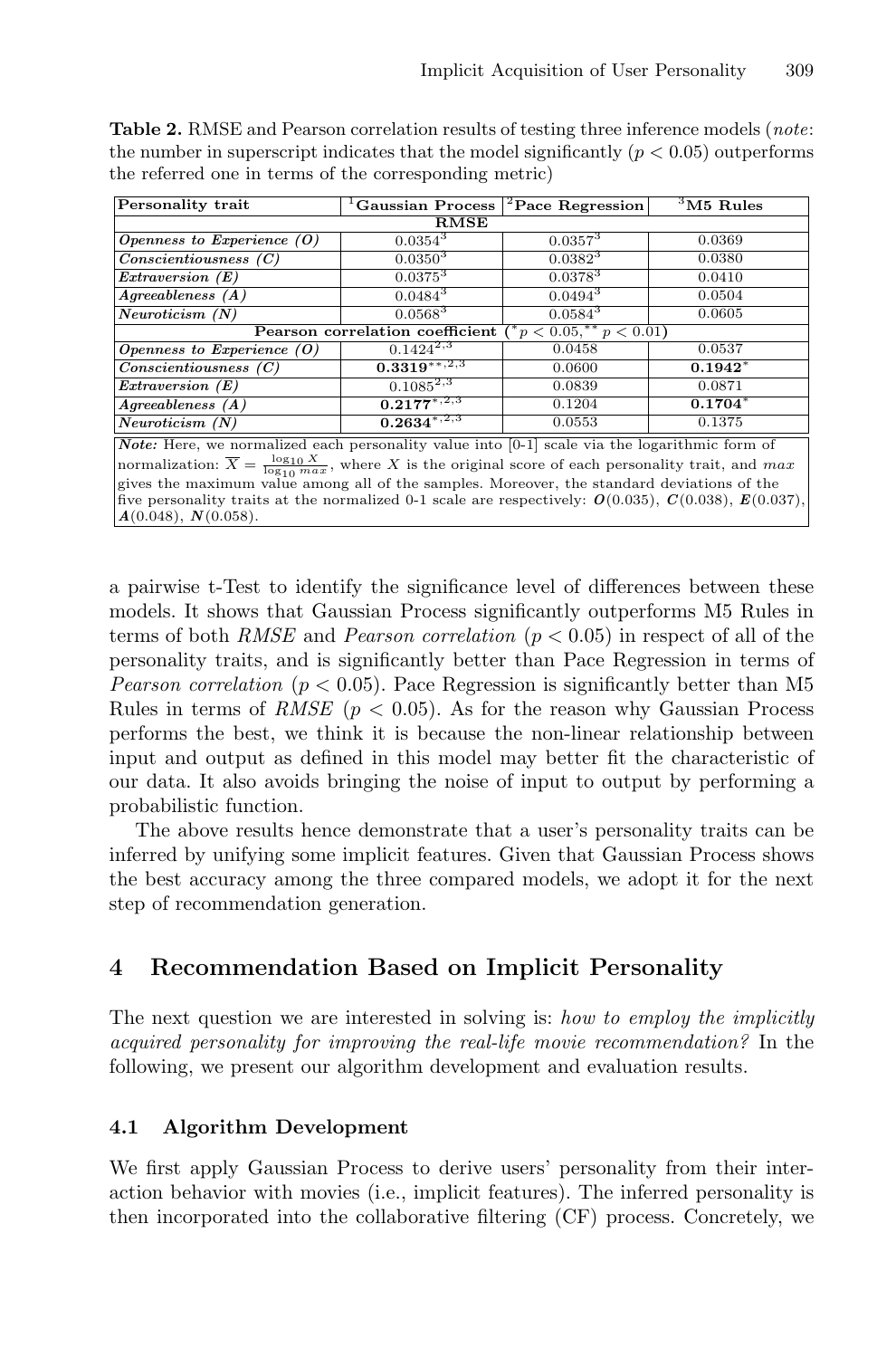develop three variations of the personality-based recommending method: pure personality-based CF, and two hybrid CF methods that integrate personality with ratings.

**Personality-Based CF.** Similar to the approach proposed in [\[18\]](#page-12-0), we can use personality to calculate user-user similarity. Specifically, we adopt the 5 dimension vector  $p_u = (p_u^1, p_u^2, ..., p_u^5)^T$  (derived from the previous step; see<br>Section 3.3) to define a user's personality and then compute the personality-Section [3.3\)](#page-5-0) to define a user's personality, and then compute the personalitybased similarity between two users u and v via *Cosine* measure:

$$
Simp(u,v) = \frac{\sum_{k=1}^{5} (p_u^k \times p_v^k)}{\sqrt{\sum_{k=1}^{5} p_u^{k^2}} \sqrt{\sum_{k=1}^{5} p_v^{k^2}}}
$$
(3)

<span id="page-8-0"></span>The rating predicted to an unknown item i for the target user  $u$  is then calculated as:

$$
PreScore_{personality}(item_i) = \overline{r_u} + k \sum_{v \in \Omega_u} Simp(u, v) \times (r_{v,i} - \overline{r_v})
$$
\n
$$
\tag{4}
$$

where  $r_{v,i}$  is user v's rating for item i,  $\overline{r_u}$  and  $\overline{r_v}$  are respectively user u's and v's average ratings, k is equal to  $\frac{1}{\sum_{v \in \Omega_u} |Simp(u,v)|}$ , and  $\Omega_u$  is the set of u's neighbors who rated item  $i$  (note that the similarity threshold is set as  $0.7$  in our experiment). We call this method PB.

**Hybrid CF.** We further implement two hybrid CF methods. One is called  $RPBL_{score}$ , where users' implicit personality scores and ratings are combined into the CF framework in a linear weighted way:

<span id="page-8-1"></span>
$$
Prescore_{hybrid}(item_i) = \alpha \times Prescore_{rating}(item_i) + (1 - \alpha) \times Prescore_{personality}(item_i) (5)
$$

where  $PreScore_{rating}(item_i) = \overline{r_u} + k \sum_{v \in \Omega_u} Simr(u, v) \times (r_{v,i} - \overline{r_v})$ , which<br>returns the predicted rating based on the traditional rating-based similarity returns the predicted rating based on the traditional rating-based similarity measure (i.e.,  $Simr(u, v) = \frac{\sum_{i \in I} (r_{u,i} \times r_{v,i})}{\sqrt{\sum_{i \in I} r_{u,i}^2} \sqrt{\sum_{i \in I} r_{v,i}^2}}$ ),  $PreScore_{personality}(item_i)$ is the personality-based rating prediction (Eq[.4\)](#page-8-0), and  $\alpha$  is a weighting parameter used to control the relative contributions of the two types of prediction (that is tuned through experimental trials).

<span id="page-8-2"></span>An alternative hybrid method is called  $RPBL_{similarity}$  [\[18\]](#page-12-0), which emphasizes combining personality scores and ratings for computing user-user similarity:

$$
Simpr(u, v) = \beta \times Simr(u, v) + (1 - \beta) \times Simp(u, v)
$$
\n(6)

where  $\beta$  manipulates the weights of the two kinds of similarity measure, i.e.,  $Simr(u, v)$  and  $Simp(u, v)$ .  $Simpr(u, v)$  is then used to predict an unknown item i's rating for the target user u (by replacing  $Simp(u, v)$  in Eq[.4\)](#page-8-0).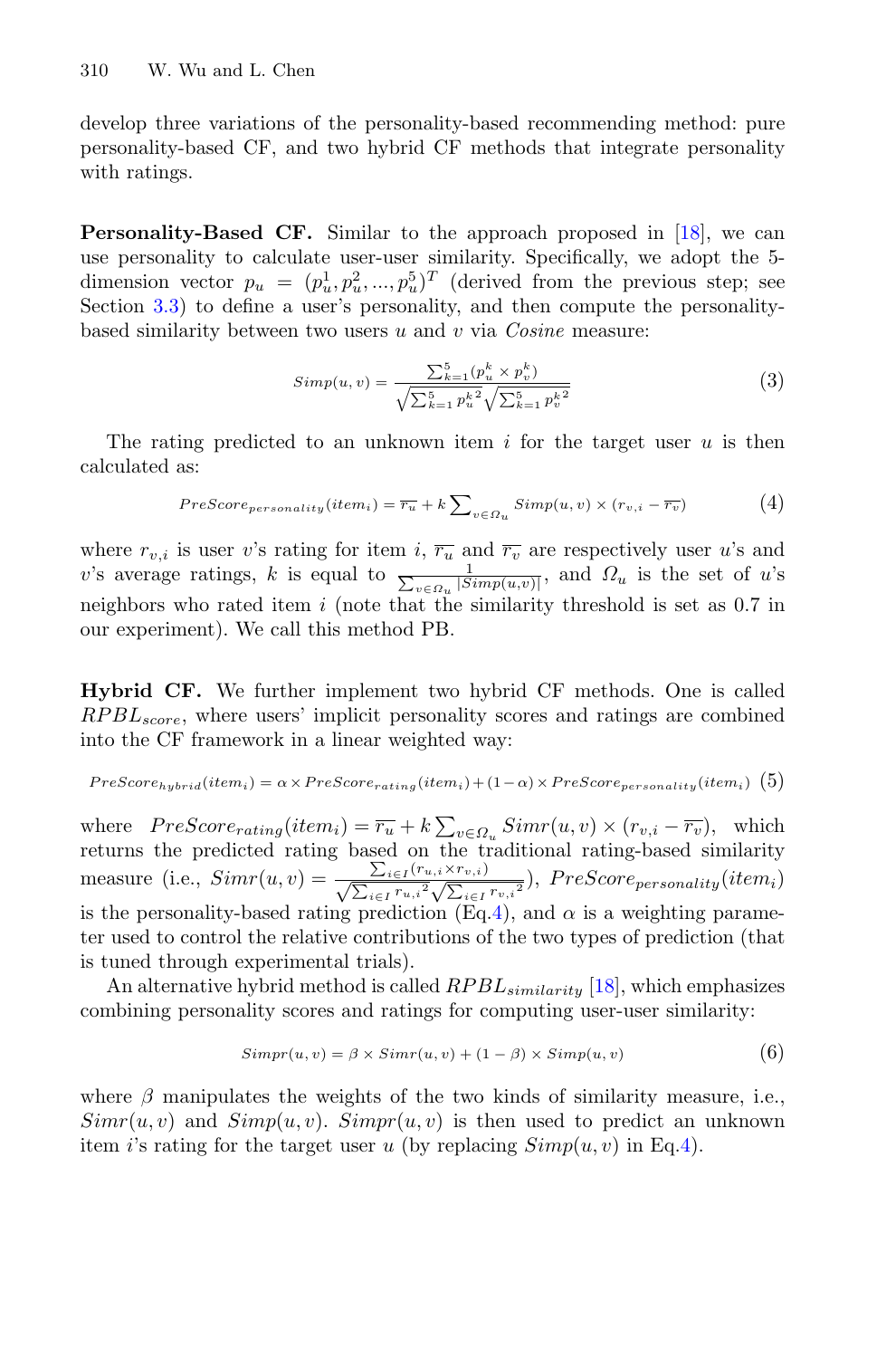#### **4.2 Experiment Setup**

In the experiment, we compared the three personality-based approaches, i.e., pure personality-based CF ( $PB$ ) and two hybrid CF methods ( $RPBL_{score}$  and  $RPBL_{similarity}$ , with the standard rating-based CF [\[18\]](#page-12-0) (shortened as RB) on two real-life movie datasets:  $HetRec<sup>3</sup>$  and Yahoo! Movie<sup>4</sup>. Both datasets contain users' movie ratings, and movies' descriptive information such as their genres, actors, directors, and so on. Yahoo! Movie dataset's rating sparsity level<sup>5</sup> is relatively higher (98.8% vs. 95.5% in HetRec dataset). We performed 10-fold cross-validation to measure each method's performance. Concretely, we split the ratings provided by each user into two parts, 80% used for inferring the user's personality, and 20% for testing the recommendation result.

The implicit features used for constructing the personality inference model (see Section [3.2\)](#page-4-0) are identified through the following ways. To obtain user preference for movie genre, we used the proportion of each genre that appears in movies that a user gave positive ratings (i.e., above 3 out of 5), to represent her/his preference for that genre. As for watching duration, we multiplied the average number of movies that the user has rated per week with the movie's average length. The user's preferences for movies' diversity in respect of genre and country were calculated via Eq[.1.](#page-3-0) We also calculated each user's average rating. As for their age information, it is provided in HetRec dataset, but not in Yahoo! Movie. The feature "watching motive" was not considered in this experiment because it is not available in both datasets. We then adopted Gaussian Process (see Section [3.3\)](#page-5-0) to unify these features for inferring each user's big-five personality traits.

The recommendation accuracy was measured in terms of both rating prediction and ranking performance: 1) *Mean Absolute Error (MAE)* and *Root Mean-Squared Error (RMSE)* [\[15](#page-12-19)] for determining the tested method's rating prediction accuracy; and 2) *Normalized Discounted Cumulative Gain (nDCG)* and *Mean Average Precision (MAP)* [\[28](#page-12-20)] used for determining the method's top-*N* ranking accuracy  $(N = 10$  in our experiment). Due to space limit, the details of these four metrics are referred to [\[15,](#page-12-19)[28](#page-12-20)].

#### **4.3 Results**

The optimal values of parameters involved in these algorithms, including the neighborhood size k for each method,  $\alpha$  in Eq[.5,](#page-8-1) and  $\beta$  in Eq[.6,](#page-8-2) were identified through experimental trials. Table [3](#page-10-1) shows each method's performance (with its optimal parameter value(s)) and the pairwise t-Test statistical analysis results.

It can be seen that the two hybrid CF methods,  $RPBL_{score}$  and  $RPBL_{similarity}$ , both significantly outperform the pure personality-based approach (PB) and the standard rating-based method (RB), in terms of rating prediction (i.e., *MAE* and *RMSE*) in the two datasets. They also achieve significantly higher ranking accuracy (*nDCG-5* and *MAP*) than RB. The

<sup>3</sup> HetRec dataset contains 1,872 users, 10,095 movies, and 848,169 ratings.

 $^4$  Yahoo! Movie dataset contains  $800$  users,  $9,\!128$  movies, and  $90,\!832$  ratings.

 $^{5}$  The rating sparsity level is calculated via  $Level_{sparsity} = 1 - \frac{|nonzero_{entries}|}{|total_{entries}|}$  [\[24](#page-12-21)].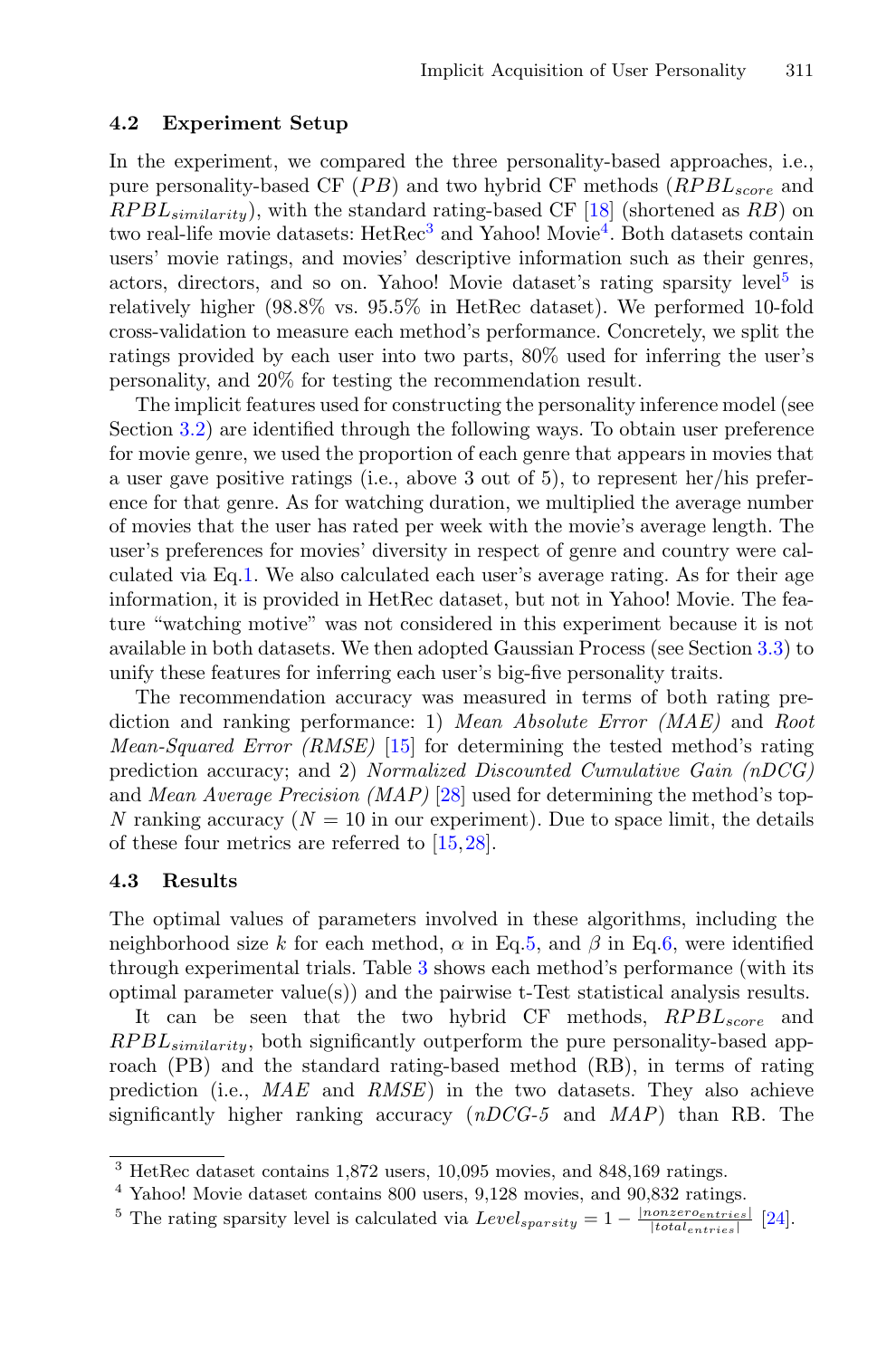| $p$ or contractor against the basement run approach |        |                                                     |                                                       |                                                                                                     |  |  |  |  |
|-----------------------------------------------------|--------|-----------------------------------------------------|-------------------------------------------------------|-----------------------------------------------------------------------------------------------------|--|--|--|--|
| HetRec                                              |        |                                                     |                                                       |                                                                                                     |  |  |  |  |
|                                                     |        | <sup>1</sup> RB (k = 200) <sup>2</sup> PB (k = 300) | <sup>3</sup> RPBL <sub>score</sub> ( $\alpha = 0.3$ ) | $A^{4}RPBL_{similarity}$ $(k = 300,$<br>$\beta = 0.8 * \frac{ I_u \cap I_v }{ I_u \cap I_v  + 0.5}$ |  |  |  |  |
| MAE                                                 | 0.6969 | $0.6835(1.92\%)$                                    | $(0.6643^{1,2}(4.67%)$                                | $0.6738^{1,2}(3.32\%)$                                                                              |  |  |  |  |
| RMSE                                                | 0.9382 | $0.9362(0.21\%)$                                    | $0.8919^{1,2}(4.93\%)$                                | $0.9038^{1,2}(3.66\%)$                                                                              |  |  |  |  |
| $nDCG-5$<br>$(top-10)$                              | 0.8421 | $0.8475(0.06\%)$                                    | $0.8689^{1,2}(3.18\%)$                                | $0.8593^1(2.05\%)$                                                                                  |  |  |  |  |
| MAP<br>$(top-10)$                                   | 0.5348 | $0.5509(3.02\%)$                                    | $ 0.5639(5.44\%)$                                     | $0.5578^1(4.29\%)$                                                                                  |  |  |  |  |
| Yahoo! Moive                                        |        |                                                     |                                                       |                                                                                                     |  |  |  |  |
|                                                     |        | <sup>1</sup> RB (k = 150) <sup>2</sup> PB (k = 200) | <sup>3</sup> RPBL <sub>score</sub> ( $\alpha = 0.3$ ) | $A^4RPBL_{similarity}$ ( $k = 200$ ,<br>$\beta = 0.8 * \frac{ I_u \cap I_v }{ I_u \cap I_v  + 0.5}$ |  |  |  |  |
| MAE                                                 | 1.0308 |                                                     | $1.0089^1(2.13\%)$ $(0.9912^{1,2}(3.84\%)$            | $0.9752^{1,2}(5.39\%)$                                                                              |  |  |  |  |
| RMSE                                                | 1.5620 | $1.5515(0.67\%)$                                    | $1.4767^{1,2}(5.46\%)$                                | $1.4646^{1,2}(6.23\%)$                                                                              |  |  |  |  |
| $nDCG-5$<br>$(top-10)$                              | 0.8178 | $0.8419(2.94\%)$                                    | $0.8683^1(6.16\%)$                                    | $0.8606^1(5.22\%)$                                                                                  |  |  |  |  |
| MAP<br>$(top-10)$                                   | 0.7028 | $0.7110(1.17\%)$                                    | $ 0.7436^{1,2}(5.81\%)$                               | $0.7342^{1}(4.45\%)$                                                                                |  |  |  |  |
|                                                     |        |                                                     |                                                       |                                                                                                     |  |  |  |  |

<span id="page-10-1"></span>**Table 3.** Overall comparison results (*note*: the number in superscript indicates that the method significantly  $(p < 0.05)$  outperforms the referred one in terms of the corresponding metric; and the value inside the parenthesis indicates the improvement percentage against the baseline RB approach)

comparison between  $RPBL_{score}$  and  $RPBL_{similarity}$  shows that, although they are not significantly different,  $RPBL_{score}$  is slightly better as for most measures. The optimal value of weighting parameter  $\alpha$  in  $RPBL_{score}$  (Eq[.5\)](#page-8-1) is always 0.3, suggesting that the personality-based prediction takes more contribution to the final prediction result than the rating based prediction. In comparison, as  $RPBL_{similarity}$  emphasizes enhancing user-user similarity by integrating personality with ratings, it is shown that the personality is more helpful for accomplishing its rating prediction task in sparser rating situation (because of the relatively better MAE and RMSE scores in Yahoo! Movie dataset).

Hence, through this experiment, we demonstrate that the personality scores as derived from implicit features can take positive effect on augmenting real-life movie recommendations. In particular, combining them with users' ratings can boost both rating prediction and ranking accuracy to a higher level, relative to the method that considers the implicit personality or users' ratings alone.

# <span id="page-10-0"></span>**5 Conclusion and Future Work**

In this paper, we presented an approach to deriving users' personality implicitly from their behavior in movie domain, and furthermore used the derived personality to augment online movie recommendations. Specifically, we first validated the significant correlations between multiple features and users' personality traits through user survey. We then compared three regression models in terms of their ability of unifying these significant features into automatically inferring a user's personality, among which Gaussian Process shows better performance than Pace Regression and M5 Rules. We further implemented three variations of CF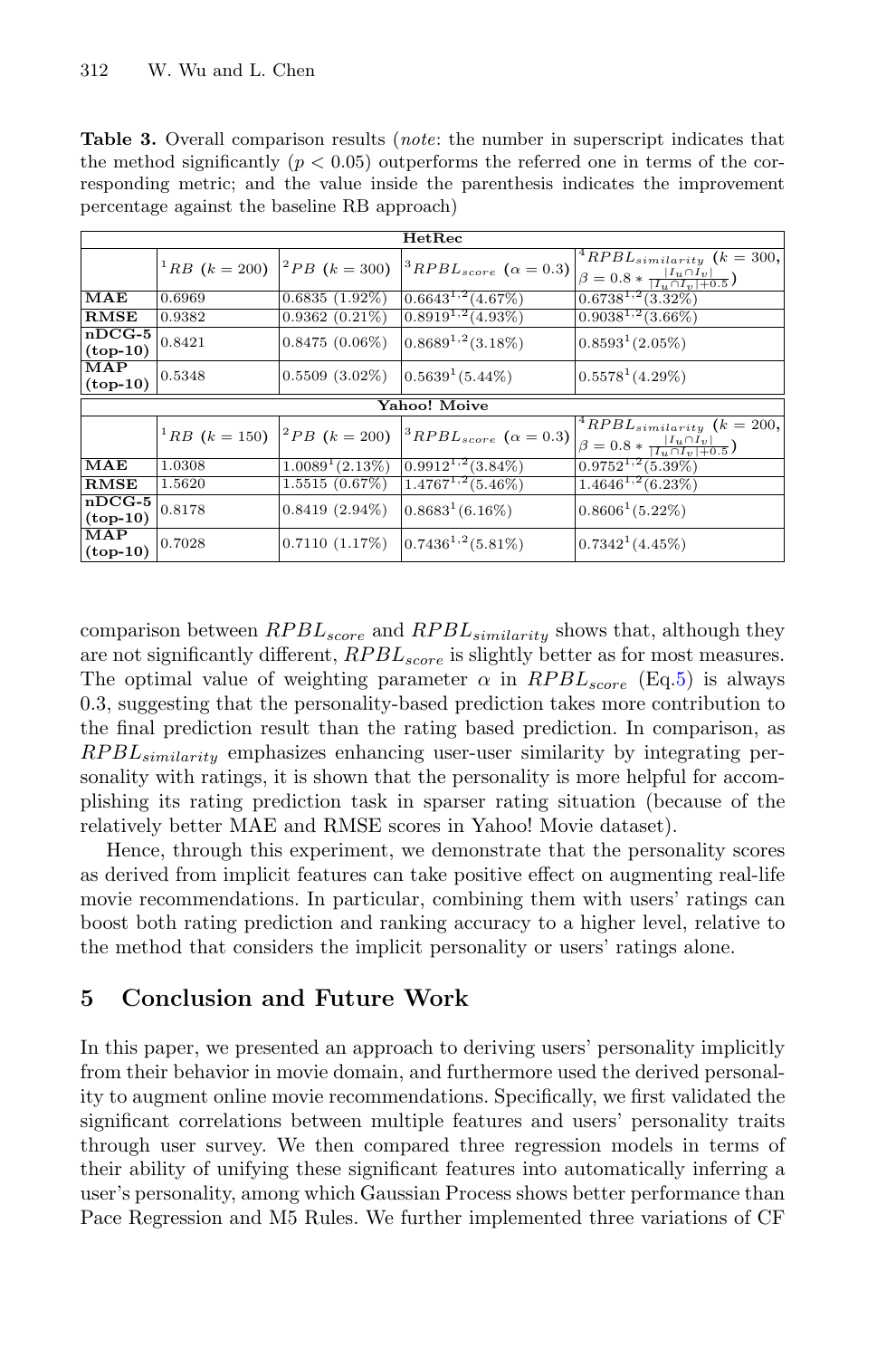method which are all based on the implicitly acquired personality: one is purely based on the inferred personality to enhance user-user similarity in CF process, and the other two combine the personality with users' ratings in either generating the final item prediction score  $(RPBL_{score})$  or computing user-user similarity  $(RPBL<sub>similarity</sub>)$ . The experimental results indicate that the algorithms incorporated with both implicit personality and ratings significantly outperform not only the non-personality approach but also the pure personality-based approach, in terms of both rating prediction and ranking accuracy.

The main limitation of our study is that, as there are not users' explicit personality values in the two real-life movie datasets (HetRec and Yahoo! Movie), it is infeasible to validate our personality inference model with them. We hence plan to investigate other datasets as well as trying to increase the diversity and scale of our user survey's population, so as to further consolidate the recommender approach's practical value. On the other hand, we will investigate more types of behavioral features with the goal of further enhancing our personality inference model. For instance, it may be interesting to study whether people with different personality values would possess different propensity for being influenced by the item's word-of-mouth (WOM) when they give its rating  $[6]$ . We will also establish the inference model for other domains, such as music, as motivated by the literatures that show the relationship between music features and user personality [\[23](#page-12-3)]. In addition, we believe that our work will be beneficial to solve the cold-start issue in cross-domain recommendation, for which the personality as inferred from user behavior in one domain (e.g., movie) may be used to generate recommendations in another domain (e.g., music).

**Acknowledgments.** We thank grants ECS/HKBU211912 and NSFC/61272365.

# <span id="page-11-1"></span>**References**

- 1. Cantador, I., et al.: Relating personality types with user preferences in multiple entertainment domains. In: UMAP Workshops (2013)
- <span id="page-11-3"></span>2. Chamorro-Premuzic, T., et al.: Understanding individual differences in film preferences and uses: a psychographic approach. Journal of the Social Science of Cinema 87 (2014)
- <span id="page-11-2"></span>3. Chausson, O.: Who watches what?: assessing the impact of gender and personality on film preferences. Paper published online on the MyPersonality project website <http://mypersonality.org/wiki/doku.php> (2010)
- <span id="page-11-4"></span>4. Chen, L., et al.: How personality influences users' needs for recommendation diversity? In: CHI Extended Abstracts, pp. 829–834. ACM (2013)
- <span id="page-11-5"></span>5. De, R.B., Schouwenburg, H.C.: Personality in learning and education: A review. European Journal of Personality **10**(5), 303–336 (1996)
- <span id="page-11-6"></span>6. Duan, W., et al.: The dynamics of online word-of-mouth and product sales - an empirical investigation of the movie industry. Journal of Retailing **84**(2), 233–242 (2008)
- <span id="page-11-0"></span>7. Elahi, M., Braunhofer, M., Ricci, F., Tkalcic, M.: Personality-based active learning for collaborative filtering recommender systems. In: Baldoni, M., Baroglio, C., Boella, G., Micalizio, R. (eds.) AI\*IA 2013. LNCS, vol. 8249, pp. 360–371. Springer, Heidelberg (2013)